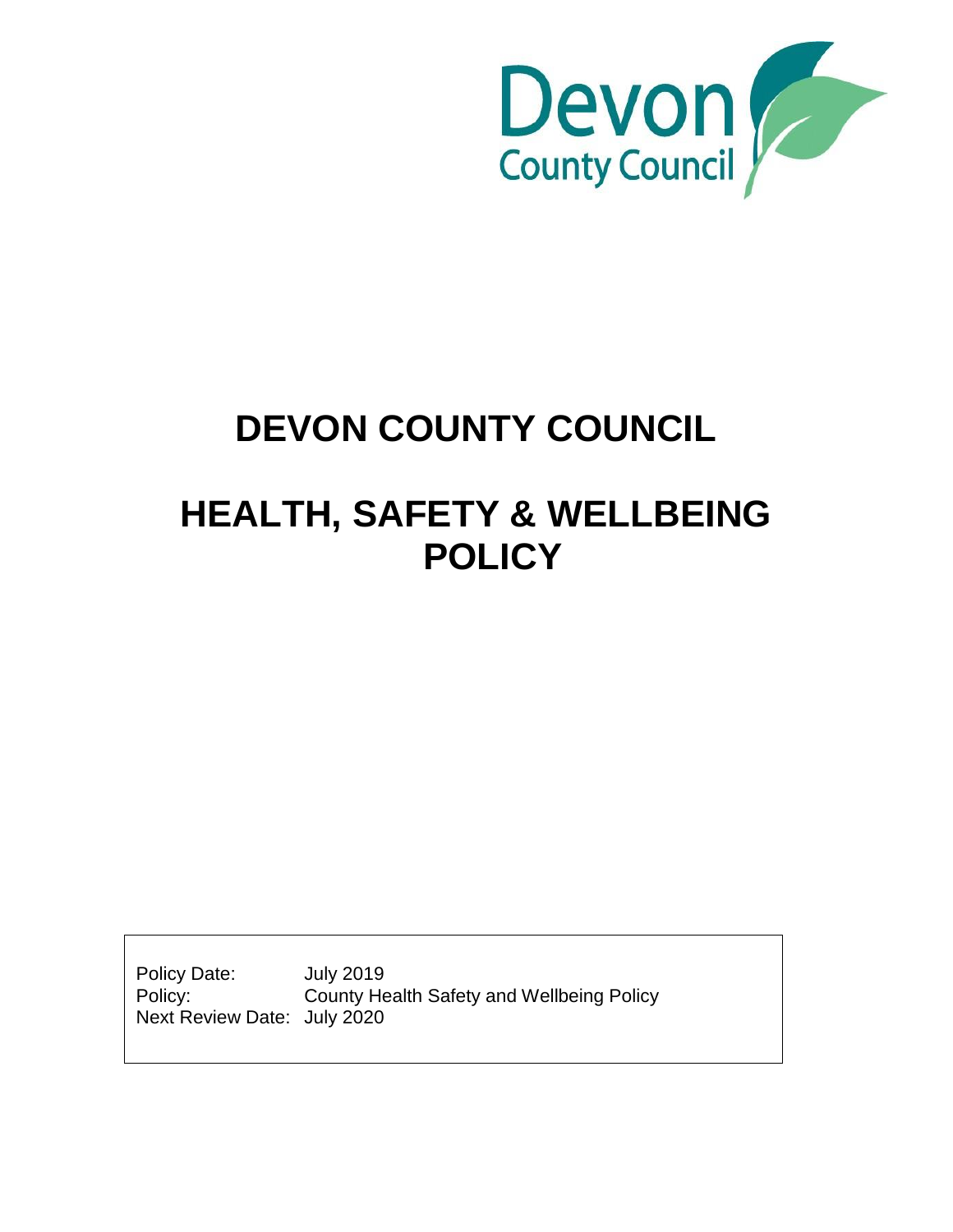# **DEVON COUNTY COUNCIL**

# **HEALTH, SAFETY & WELLBEING POLICY**

| Date:                                             | 1 July 2019                                                                                                                                                                                                                                                                                                                            |
|---------------------------------------------------|----------------------------------------------------------------------------------------------------------------------------------------------------------------------------------------------------------------------------------------------------------------------------------------------------------------------------------------|
| <b>Replacing previous</b><br><b>Policy dated:</b> | February 2018                                                                                                                                                                                                                                                                                                                          |
| <b>Review Date:</b>                               | <b>July 2020</b>                                                                                                                                                                                                                                                                                                                       |
| <b>Policy Type:</b>                               | County Health Safety and Wellbeing Policy                                                                                                                                                                                                                                                                                              |
| Approval:                                         | Devon Health and Safety Panel                                                                                                                                                                                                                                                                                                          |
| <b>Author:</b>                                    | <b>Simon Bates</b><br><b>Health &amp; Safety Manager</b>                                                                                                                                                                                                                                                                               |
| Email:                                            | simon.bates@devon.gov.uk                                                                                                                                                                                                                                                                                                               |
| <b>Health &amp; Safety</b><br><b>Contacts:</b>    | Devon Health & Safety Service<br>healthandsafety@devon.gov.uk<br>Helpline: 01392 382027                                                                                                                                                                                                                                                |
| <b>Sponsors:</b>                                  | Dr Phil Norrey, Chief Executive<br>Jan Shadbolt, County Solicitor and Chief Officer for Legal,<br><b>Communications and Human Resources</b>                                                                                                                                                                                            |
| <b>Associated policies:</b>                       | This policy states in broad terms Devon County Council's<br>commitment to managing health, safety and wellbeing<br>including, in general terms, how roles and responsibilities are<br>delegated.                                                                                                                                       |
|                                                   | The "Arrangements", i.e. the measures to manage specific<br>health, safety and wellbeing risks including more detailed<br>health, safety or wellbeing policies, procedures and<br>arrangements to address more specific risks, are<br>documented separately. Appendix 2 of this document<br>provides a list of the relevant documents. |

Page 2 of 17

**If this document has been printed, please note that it may not be the most up-to-date version. For current guidance please refer to Inside Devon.** 

**Version date July 2019**<br> © Devon County Council<br>All rights reserved. No part of this publication may be reproduced, stored in a retrieval system or transmitted in any form or by any means, electronic, mechanical, photoco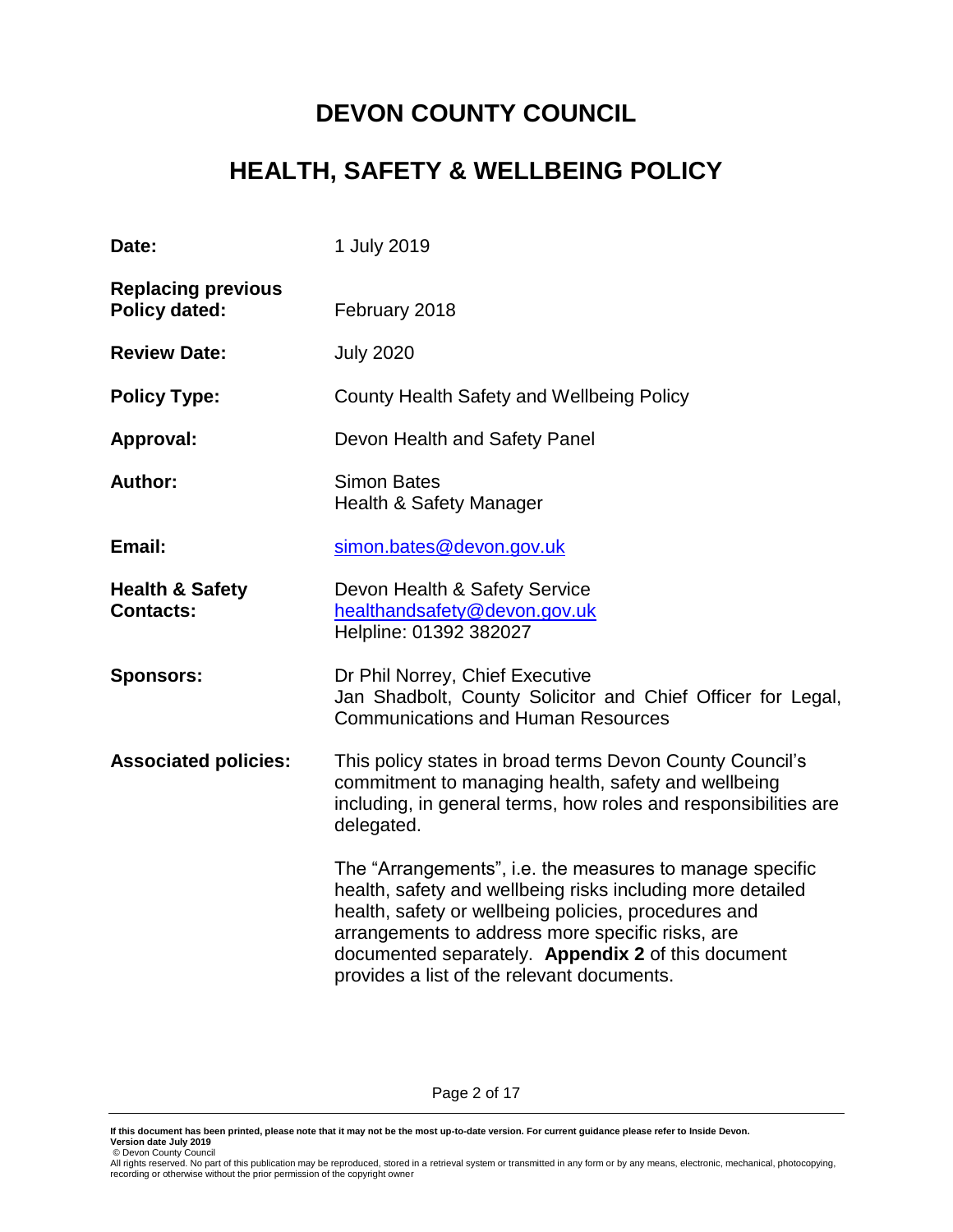# **CONTENTS**

| 1. | Health, Safety & Wellbeing Policy Statement of Intent                                                                                                                                                                                                                                                                                                                                                                                                                                                                                           | page 4                                                                                                |  |
|----|-------------------------------------------------------------------------------------------------------------------------------------------------------------------------------------------------------------------------------------------------------------------------------------------------------------------------------------------------------------------------------------------------------------------------------------------------------------------------------------------------------------------------------------------------|-------------------------------------------------------------------------------------------------------|--|
| 2. | Organisation and Accountability                                                                                                                                                                                                                                                                                                                                                                                                                                                                                                                 | page 6                                                                                                |  |
| 3. | Duties and responsibilities:                                                                                                                                                                                                                                                                                                                                                                                                                                                                                                                    | page 6                                                                                                |  |
|    | The Chief Executive<br>$\bullet$<br>The Elected Member - Health, Safety & Wellbeing<br>$\bullet$<br>Head of Service with overall Responsibility for Health,<br>$\bullet$<br>Safety & Wellbeing<br>Leadership Group, Heads of Service and Senior Managers<br>$\bullet$<br>Line Managers and Supervisors<br>$\bullet$<br>The Devon Health & Safety Service<br>$\bullet$<br><b>Health and Safety Co-ordinators</b><br>$\bullet$<br>All Employees<br>$\bullet$<br><b>Contractors and Partners</b><br>$\bullet$<br><b>Service Users and Visitors</b> | page 6<br>page 7<br>page 7<br>page 7<br>page 9<br>page 10<br>page 11<br>page 11<br>page 12<br>page 12 |  |
| 4. | <b>Trade Union Health and Safety representatives</b>                                                                                                                                                                                                                                                                                                                                                                                                                                                                                            | page 12                                                                                               |  |
| 5. | Arrangements                                                                                                                                                                                                                                                                                                                                                                                                                                                                                                                                    | page 12                                                                                               |  |
| 6. | <b>Equality Statement</b>                                                                                                                                                                                                                                                                                                                                                                                                                                                                                                                       | page 13                                                                                               |  |
| 7. | <b>Review of Policy</b>                                                                                                                                                                                                                                                                                                                                                                                                                                                                                                                         |                                                                                                       |  |
|    | <b>Appendices</b>                                                                                                                                                                                                                                                                                                                                                                                                                                                                                                                               |                                                                                                       |  |
| 1. | <b>Consultation and Committees Chart</b>                                                                                                                                                                                                                                                                                                                                                                                                                                                                                                        | page 14                                                                                               |  |
| 2. | <b>DCC Procedural Arrangements</b>                                                                                                                                                                                                                                                                                                                                                                                                                                                                                                              | page 15                                                                                               |  |
|    | <b>Policy History</b>                                                                                                                                                                                                                                                                                                                                                                                                                                                                                                                           | page 16                                                                                               |  |

Page 3 of 17

**Version date July 2019**<br> © Devon County Council<br>All rights reserved. No part of this publication may be reproduced, stored in a retrieval system or transmitted in any form or by any means, electronic, mechanical, photoco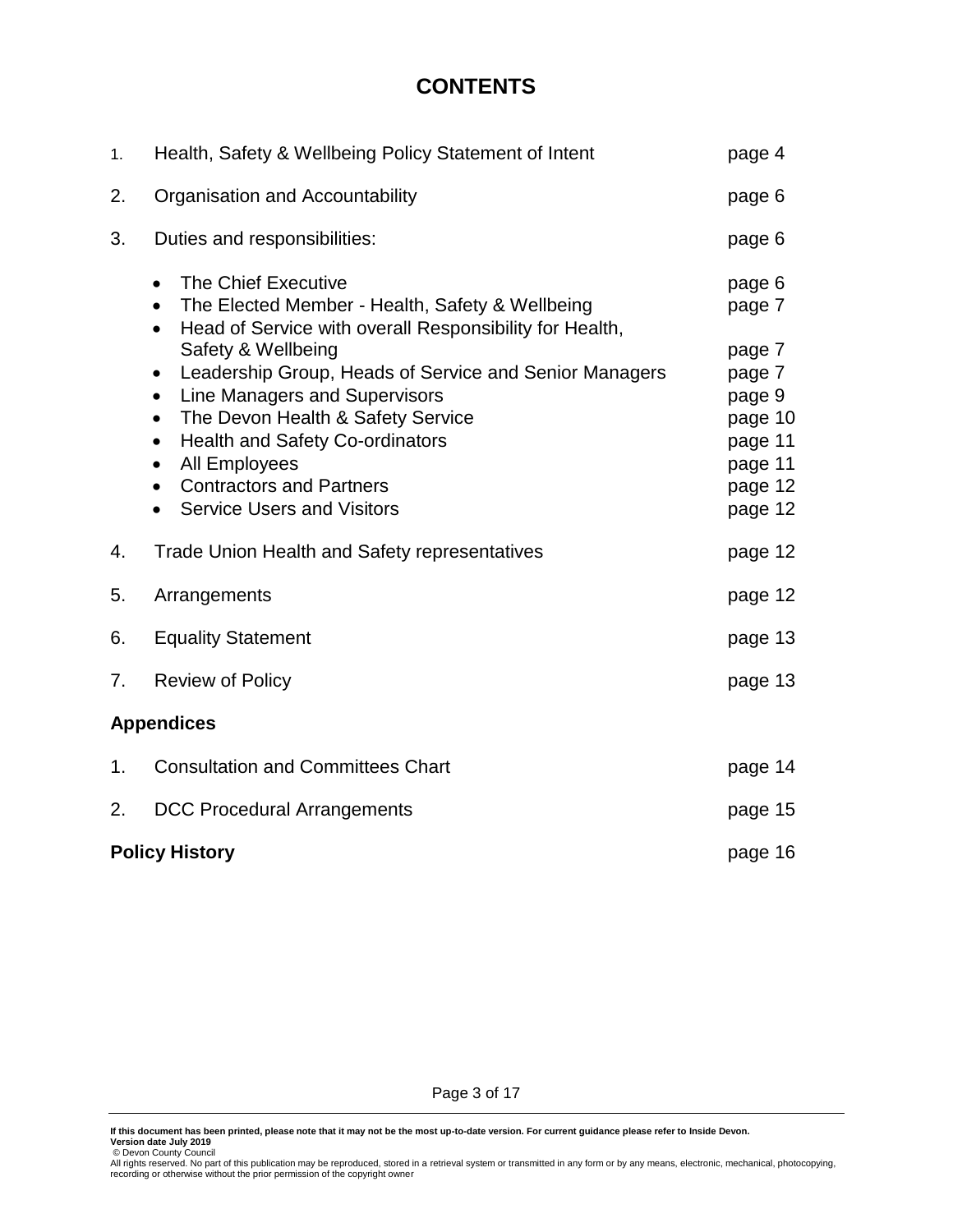# **HEALTH, SAFETY & WELLBEING POLICY**

#### **1. STATEMENT OF INTENT**

- 1. Devon County Council (the Authority) is committed to achieving high standards of health and safety performance throughout the organisation. This commitment will be afforded to all County Council employees and those that may be affected by the Council's work activities and as such will include service users, visitors, volunteers, contractors and the general public. In addition, the Authority is committed to ensuring that all reasonable measures are in place to maintain and enhance employee wellbeing so that they can lead productive and healthy working lives.
- 2. The Authority recognises and accepts its responsibility as an employer under the Health and Safety at Work etc Act 1974 and other relevant statutory provisions. This includes the duty to make and put into effect suitable arrangements for health and safety and employee wellbeing together with the funding and other resources necessary to carry them out. To this end, sections 2 and 3 of this policy outlines how the Authority will organise itself for health, safety and wellbeing purposes and set into effect its arrangements to identify and manage risks. This policy is supplemented by specific health, safety and wellbeing policies and arrangements which outline how Regulations, Policy and good practice etc. are applied throughout the Authority. These arrangements will include measures to ensure, as far as is reasonably practicable, the provision of:
- a) Plant, equipment and systems of work that are safe and without risk to health.
- b) Safe arrangements for the use, handling, storage and transport of articles and substances.
- c) Appropriate levels of information, instruction, training and supervision to ensure that all employees are aware of any hazards to which they may be exposed, and the measures used to control any significant risks arising.
- d) Safe place of work together with safe access and egress to and from it.
- e) A healthy work environment that promotes good physical and mental health and wellbeing and provides support services to benefit the wellbeing of employees and their families.
- f) Effective systems for the monitoring of health and safety performance throughout the Authority together with means for reporting and responsibility for instigating any corrective measures found necessary.
- g) A robust audit and review process designed to measure safety performance generally and the compliance with the Authority's policies and relevant statutory provisions.

Page 4 of 17

© Devon County Council

All rights reserved. No part of this publication may be reproduced, stored in a retrieval system or transmitted in any form or by any means, electronic, mechanical, photocopying, recording or otherwise without the prior permission of the copyright owner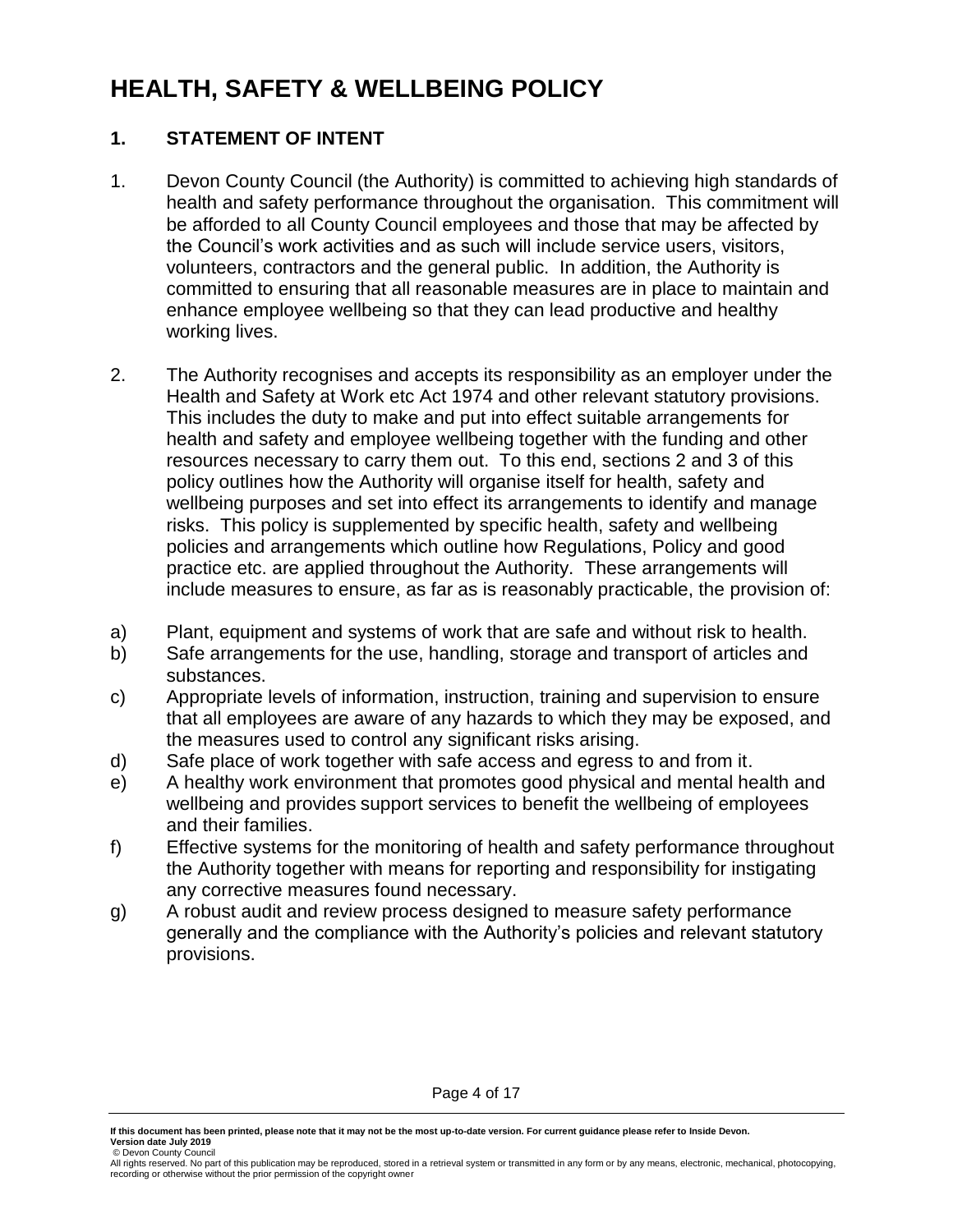3. Devon County Council will strive to meet the aims and goals of national initiatives. The Leadership Group, Members, Heads of Service, managers and employees each have an important role to play in achieving the degree of performance to which this Authority aspires and to this end, their co-operation and commitment is essential. I am confident that we can rely upon all employees, service users and contractors in helping to achieve our goals.

Signed:

Pil dorrey

**Dr P. Norrey - Chief Executive**

Page 5 of 17

<sup>©</sup> Devon County Council<br>All rights reserved. No part of this publication may be reproduced, stored in a retrieval system or transmitted in any form or by any means, electronic, mechanical, photocopying,<br>recording or otherw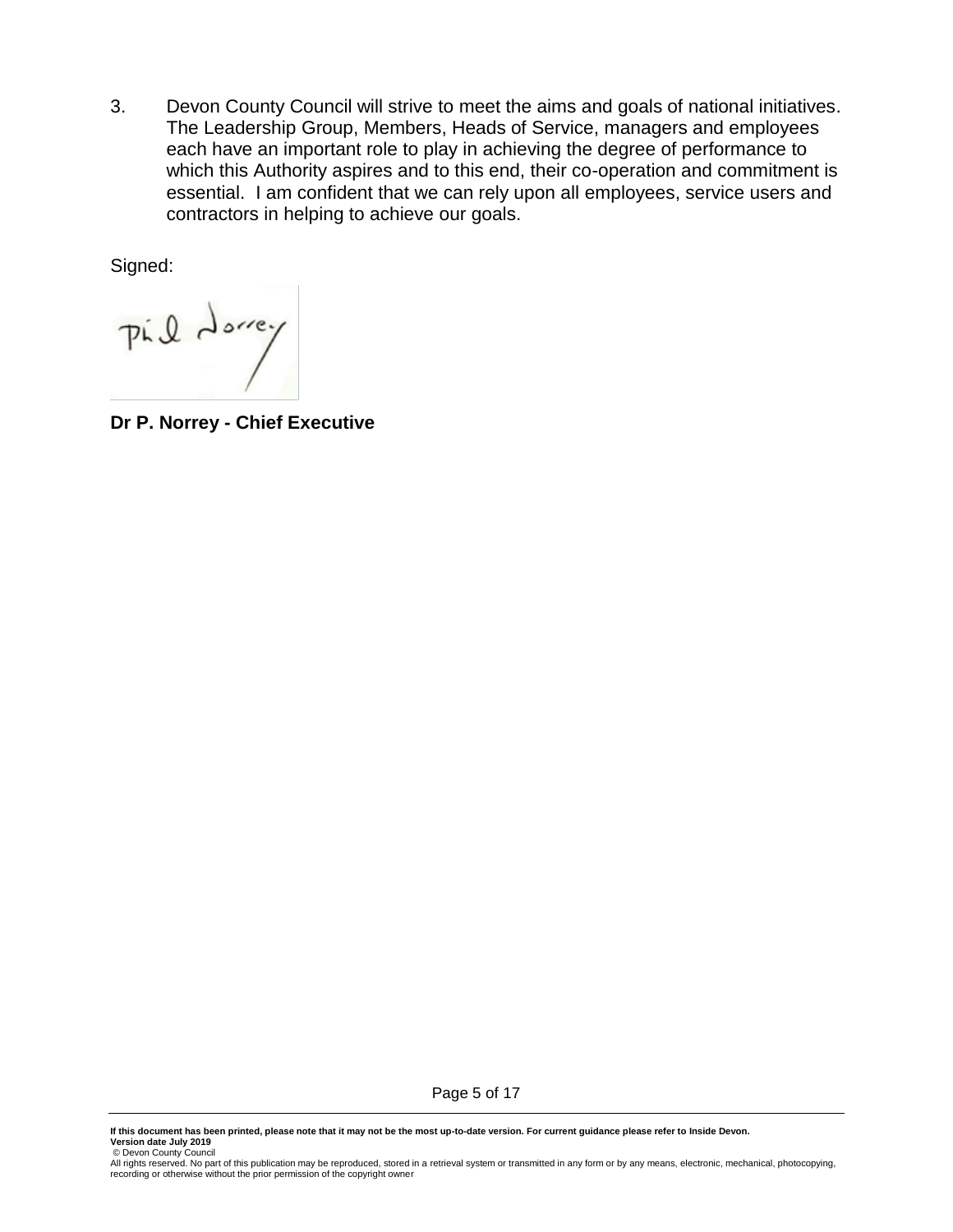#### **2. ORGANISATION AND ACCOUNTABILITY**

### **GENERAL**

- 2.1 This section of Devon County Council's Health, Safety and Wellbeing Policy establishes and allocates a range of duties and responsibilities to both managers and employees throughout the Authority.
- 2.2 Health, safety and wellbeing arrangements at service and establishment level supplement and add to these duties and responsibilities to ensure that activities and risks of a more unique or specific nature are catered for. These arrangements and management systems will be formulated in a manner compatible with other management systems and controls that may apply.
- 2.3 In recognition of the size and diversity of this Authority, the following information is provided to assist in reaching an understanding of how the County Council organises itself for health, safety and wellbeing purposes:
	- Appendix 1: Communication and Consultation arrangements
	- Appendix 2: Corporate Health and safety documents that confirm Devon County Council's arrangements that support this policy document and signposting to other relevant DCC documentation

### **3. DUTIES AND RESPONSIBILITIES**

#### **The Chief Executive**

- 3.1 The Chief Executive holds the overall responsibility to make and give effect to such arrangements and management systems as necessary for the health, safety and wellbeing of County Council employees and others affected by its activities. Such arrangements and management systems will apply to all work activities and be so designed and implemented as to ensure, so far as is reasonably practicable, the health and safety of all employees and that of the County Council's service users, contractors, volunteers and members of the public. To achieve these goals, the Chief Executive will:
	- Set objectives and monitor management performance to verify that reporting directors and senior managers are meeting their health and safety accountabilities
	- Ensure that the necessary financial and other resources are provided to meet the County Council's objectives for health and safety and employee wellbeing
	- Ensure that adequate competent health and safety advice and assistance is available to undertake the measures needed to comply with statutory requirements

**If this document has been printed, please note that it may not be the most up-to-date version. For current guidance please refer to Inside Devon. Version date July 2019**

<sup>©</sup> Devon County Council<br>All rights reserved. No part of this publication may be reproduced, stored in a retrieval system or transmitted in any form or by any means, electronic, mechanical, photocopying, recording or otherwise without the prior permission of the copyright owner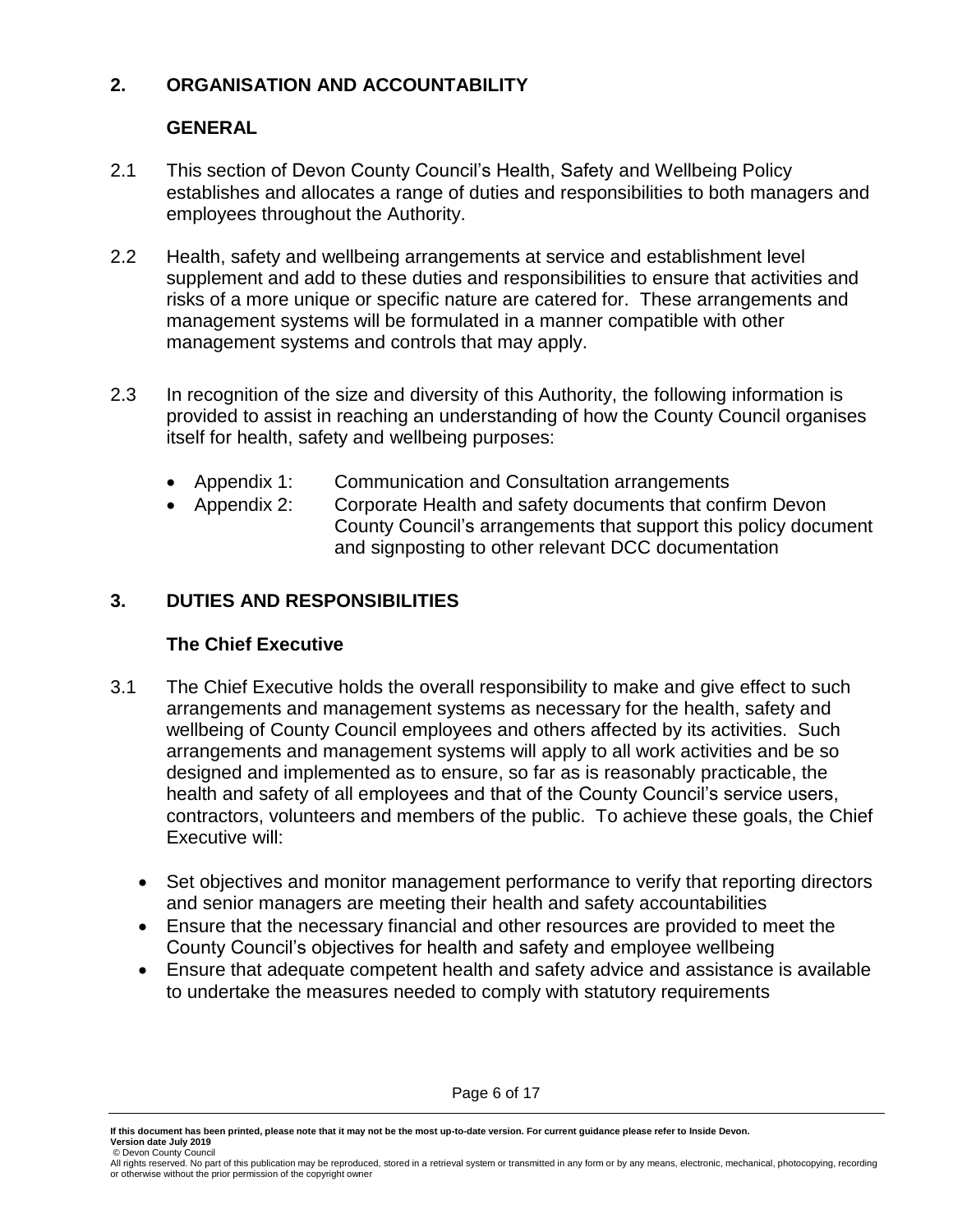### **The Elected Member - Health, Safety & Wellbeing**

3.2 An elected member is appointed to serve on the Devon Health and Safety Panel. The Health, Safety & Wellbeing Lead Member will actively monitor and promote health, safety and wellbeing across the Council raising matters with Senior Management and relevant Committees as necessary.

#### **Head of Service with Overall Responsibility for Health, Safety & Wellbeing**

- 3.3 The County Solicitor and Chief Officer for Legal, Communications and Human Resources is the senior manager with overall responsibility for Health, Safety and Wellbeing across the authority and is advised by the Health and Safety Manager and by other specialists as may be appropriate. To meet these responsibilities the County Solicitor is required to:
	- Have sufficient knowledge and understanding of health and safety law and good practice to effectively champion health and safety at board level and to promote high standards of performance throughout the Authority
	- Inform the Leadership Group of the level of health and safety performance achieved by the Authority as a whole as verified by management systems for monitoring, auditing and reviewing health and safety arrangements
	- Identify relevant key performance indicators for health, safety and wellbeing, coordinate the collection of relevant data and facilitate its use within the County Council for benchmarking purposes
	- Advise the Leadership Group of new developments in health and safety legislation and approved Codes of Practice together with proposals for new or amended management systems necessary to ensure legal compliance
	- Assist the Chief Executive and the Leadership Group in setting the Council's health, safety and wellbeing objectives and in the establishment of appropriate means of performance measurement
	- Co-ordinate measures for joint consultation with safety and employee representatives. This includes the allocation of specific research and development tasks and to continuously monitor the effectiveness of this forum

## **Chief Officers**, **Heads of Service and Senior Managers**

- 3.4 To meet the duties and responsibilities delegated by the Chief Executive, each Chief Officer, Head of Service and Senior Managers / Headteachers are required to:
	- Ensure they have sufficient understanding of the County Council's Health, Safety and Wellbeing Policy and bring it to the attention of all employees in their service, including those Devon County Council employees who work from home and at establishments run by other organisations
	- Have sufficient knowledge of health and safety laws to enable them to discharge their duties and responsibilities

Page 7 of 17

**If this document has been printed, please note that it may not be the most up-to-date version. For current guidance please refer to Inside Devon. Version date July 2019**

<sup>©</sup> Devon County Council<br>All rights reserved. No part of this publication may be reproduced, stored in a retrieval system or transmitted in any form or by any means, electronic, mechanical, photocopying, recording or otherwise without the prior permission of the copyright owner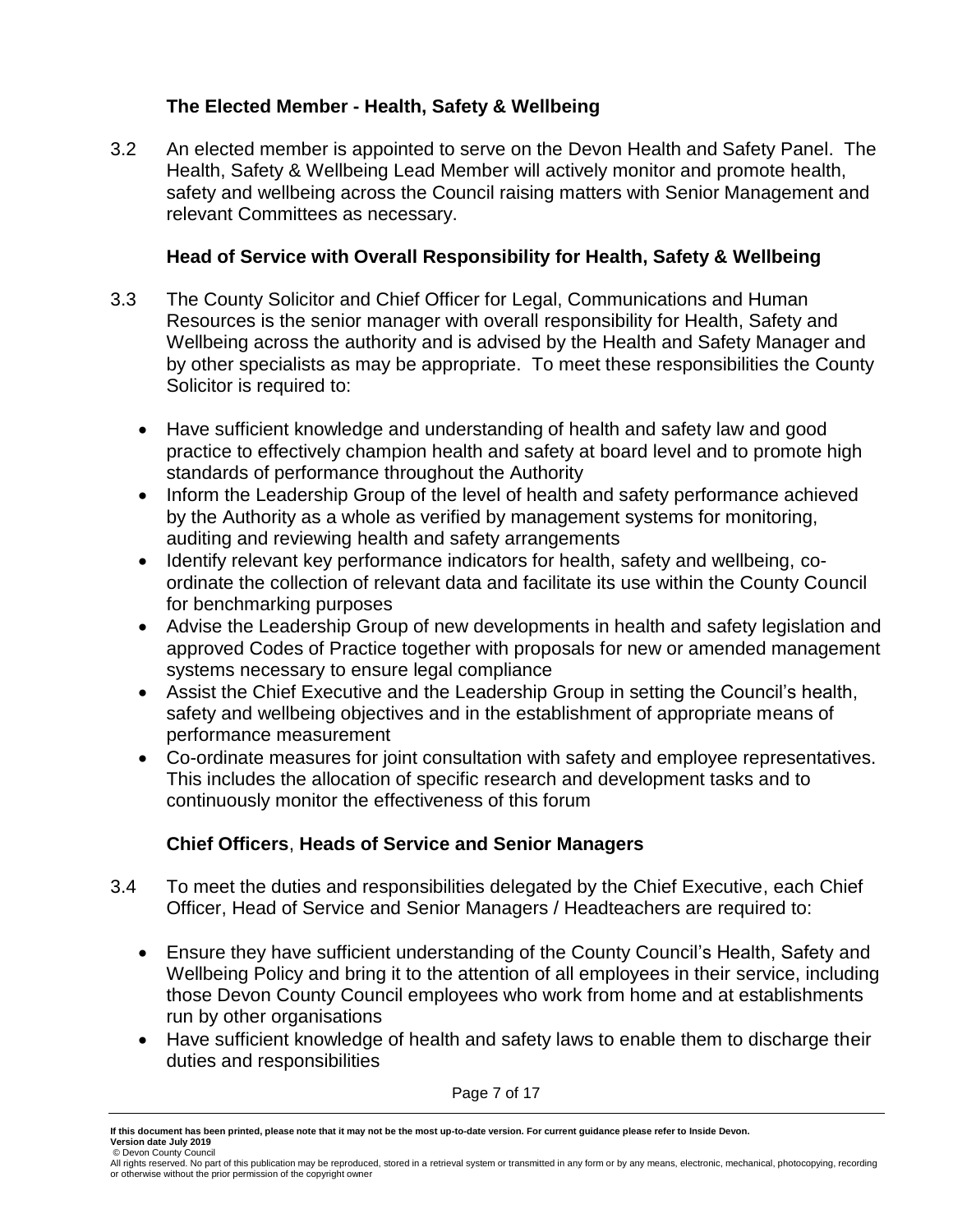- Provide positive leadership and a visible commitment to the County Council's declared performance standards and management systems as outlined within the corporate Health, Safety and Wellbeing Policy
- Provide and have in place, the Service/Team/Establishment Health and Safety arrangements and procedures that add to County Council Arrangements, that are specifically tailored to meet the hazards and risks arising from the business functions and work activities of that part of the organisation
- Ensure that the necessary financial and other resources are provided so as to facilitate and meet the health, safety and wellbeing objectives of the County Council
- Ensure that competent advice is available for Service-specific risks such as clinical risks, highway working, etc.
- Monitor health, safety and wellbeing performance within the organisation through planning and setting objectives, establishing systems of inspection, audit and review
- Take all reasonable precautions to provide a healthy and safe working environment
- Ensure that health, safety and wellbeing issues are given equal priority with other management issues at regular management or quality review meetings
- Ensure that all accidents, incidents, near misses, dangerous occurrences and cases of occupational disease or ill-health are recorded, reported, appropriately investigated and acted upon according to County Council policy and legal requirements
- Introduce and participate in appropriate means of consultation and communication with employees and their health and safety representatives. The means of such communication can include the Service, Team or establishment Health, Safety and Wellbeing Groups
- Collaborate with the Devon Health & Safety Service in health and safety performance monitoring for internal/external audit and subsequent reporting on health and safety performance on a regular basis
- Ensure that suitable and sufficient risk assessments are undertaken, recorded and reviewed as appropriate. To achieve this requirement, allocate and train sufficient numbers of key personnel having regard to the diversity, size and complexity of the organisation's activities and the degree of risk to which employees are exposed
- Ensure that all contractors, commissioned to undertake work on behalf of the Council, are appropriately selected in terms of competence for health and safety and managed accordingly. Management systems will include those for monitoring and reporting on contractor performance and their suitability for further commissions or appointments
- Have in place current, suitable and sufficient written emergency procedures for each site or workplace
- Where the Service, Team or establishment shares facilities with other employing organisations (either internal or external), ensure that there are suitable and sufficient arrangements for communicating and co-ordinating effective arrangements for health and safety
- Demonstrate commitment and support to the County Council's holistic approach to health and wellbeing at work for employees, service users and customers by taking into full account all health and wellbeing factors when planning and undertaking work.

**If this document has been printed, please note that it may not be the most up-to-date version. For current guidance please refer to Inside Devon. Version date July 2019**

<sup>©</sup> Devon County Council<br>All rights reserved. No part of this publication may be reproduced, stored in a retrieval system or transmitted in any form or by any means, electronic, mechanical, photocopying, recording or otherwise without the prior permission of the copyright owner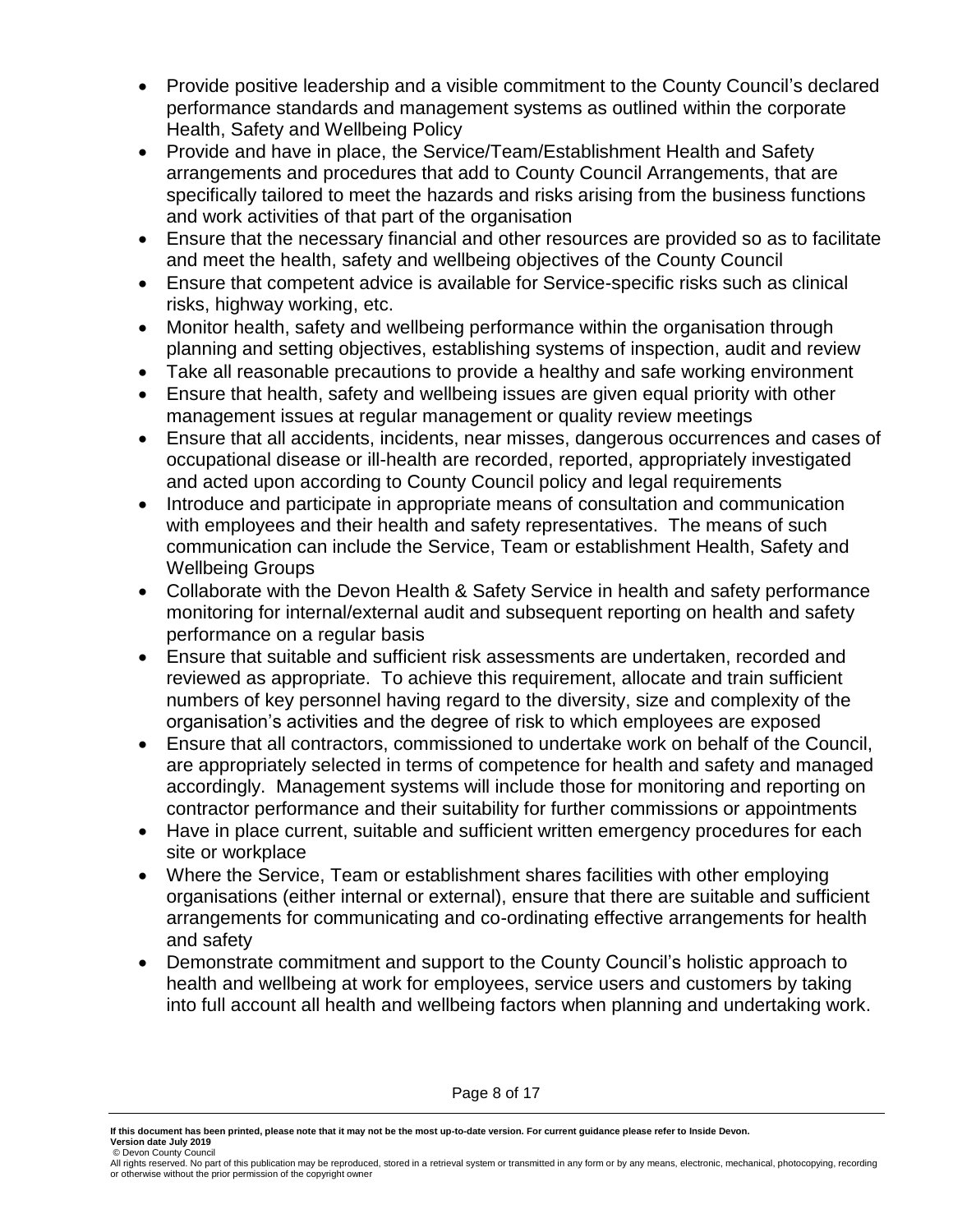#### **Line Managers and Supervisors**

- 3.5 Every manager and supervisor, so far as is reasonably practicable, is responsible at all times and in varying degrees, for the health and safety of all persons (including employees, service users, learners, visitors, volunteers, contractors and the general public) within their area of responsibility or control, including those Devon County Council employees who work from home and at establishments run by other organisations. As appropriate, this applies to every manager or supervisor beginning with the Chief Executive. Each must be aware of and comply with relevant County Council health, safety and wellbeing policies as well as the specific statutory provisions, guidance and Approved Codes of Practice applying to their specific work activities. A manager (especially in a school) may wish to assign one of their employees the role of Health and Safety Co-ordinator. The Co-ordinator would provide the first point of contact on matters of health and safety within their Service, Team or establishment, including the provision of guidance and assistance on low risk issues. They would also ensure the dissemination and regular flow of health and safety advice and information to and from managers throughout their Service, Team or establishment. Managers must ensure that:
	- Regular hazard identification and risk assessment, including workplace, fire and work activity risk assessments are carried out and necessary actions completed
	- Relevant records, including hazardous substance registers, risk assessments etc are held, reviewed annually and kept up to date to reflect significant changes
	- All equipment is safe and checked on a regular basis by competent persons
	- Hazardous substances are controlled according to legal and County Council requirements
	- Health and safety information and training needs are assessed and duly provided
	- All necessary activity or job instructions, warning notices and signs are provided
	- No person works alone unless a risk assessment has been completed and appropriate arrangements put in place
	- Appropriate protective clothing, equipment, devices and aids are selected and made available to those who need them and properly used, maintained or replaced as necessary
	- All health and safety incidents are reported and investigated as appropriate to determine the cause and to expedite any corrective action required
	- Health and safety objectives and targets are set to improve health and safety performance and monitor their attainment
	- Health and safety topics are included on the agenda of management and team meetings
	- All relevant health and safety considerations are applied to all employees both working in and away from their normal County Council workplace
	- All contractors under their control have been appropriately selected and are competent in terms of health and safety and that their safety performance is appropriately monitored

Page 9 of 17

**If this document has been printed, please note that it may not be the most up-to-date version. For current guidance please refer to Inside Devon. Version date July 2019**

<sup>©</sup> Devon County Council<br>All rights reserved. No part of this publication may be reproduced, stored in a retrieval system or transmitted in any form or by any means, electronic, mechanical, photocopying, recording or otherwise without the prior permission of the copyright owner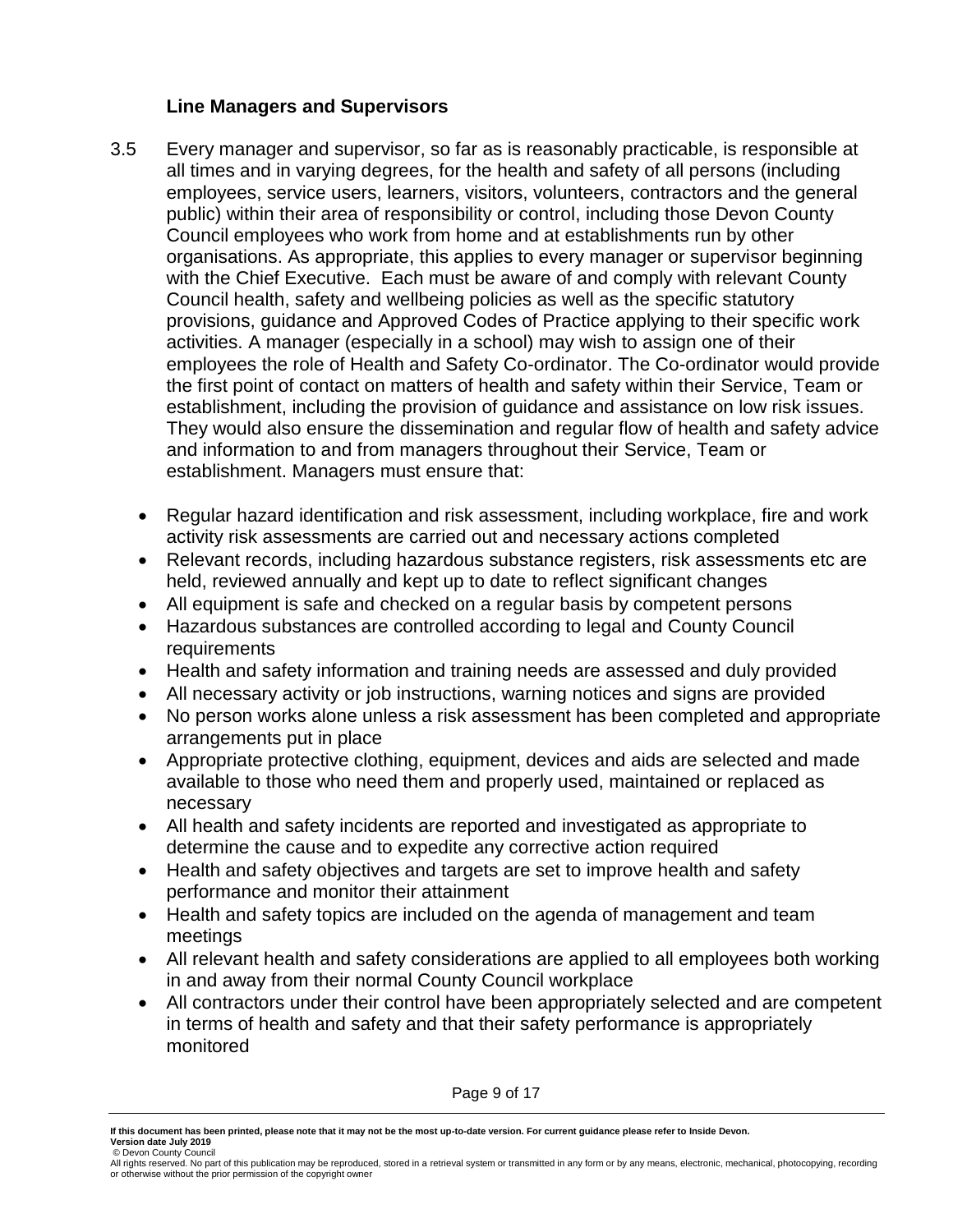- A good example is set for all employees, service users, learners, visitors, volunteers, contractors and the general public by always following Devon County Council's Policies, Arrangements and procedures and wearing appropriate protective clothing and equipment as required
- All relevant information regarding those health and safety policies which have a Health at Work focus must be monitored and audited regularly especially those which have identified health surveillance needs at risk assessment
- Commitment must be given to health surveillance monitoring needs and rigorous data must be kept by managers where health surveillance needs have been identified
- If appointed, that the Health and Safety Co-ordinator has received sufficient instruction, training and resources as commensurate with the level of risk prevailing and will be assisted by the Devon Health and Safety Service.

## **The Devon Health & Safety Service**

- 3.6 The County Council employs a number of specialist Health and Safety Advisers and commissions an Occupational Health provision externally. The Health & Safety Manager, accountable to County Solicitor and Chief Officer for Legal, Communications and Human Resources, as the Head of Service with overall responsibility for Health and Safety, acts as the Competent Person for the Council and leads and co-ordinates the development of the Authority's health and safety policies and strategies.
- 3.7 In relation to Health and Safety, this service is required to:
	- Provide health and safety advice and assistance to managers and employees within their remit. Assist managers and employees in the application of policy and relevant health and safety legislation, guidance and Approved Codes of Practice (ACoP) as may apply to the business and service delivery needs
	- Produce Corporate H&S Arrangements under this Policy and keep them updated and communicated to Services
	- Provide and update the Service or Team on new legislation, guidance and ACoP's to enable it to respond cost effectively
	- Be proactive in applying health and safety and risk management techniques within planning and review processes
	- Assist senior managers in monitoring health and safety performance
	- Initiate health and safety audits of the Service/Team/establishment activities personally or by external/internal arrangements to ensure that the various health and safety policies are implemented, and recommendations made for improvements where necessary
	- Investigate selected accidents, incidents and cases of ill health, making recommendations on appropriate action
	- Analyse and provide a statistical interpretation and commentary on health and safety incidents, accidents, ill health and dangerous occurrences
	- Provide advice as requested on litigation from injuries, cases of ill health and the Council's response to enforcement actions

Page 10 of 17

**If this document has been printed, please note that it may not be the most up-to-date version. For current guidance please refer to Inside Devon. Version date July 2019**

<sup>©</sup> Devon County Council<br>All rights reserved. No part of this publication may be reproduced, stored in a retrieval system or transmitted in any form or by any means, electronic, mechanical, photocopying, recording or otherwise without the prior permission of the copyright owner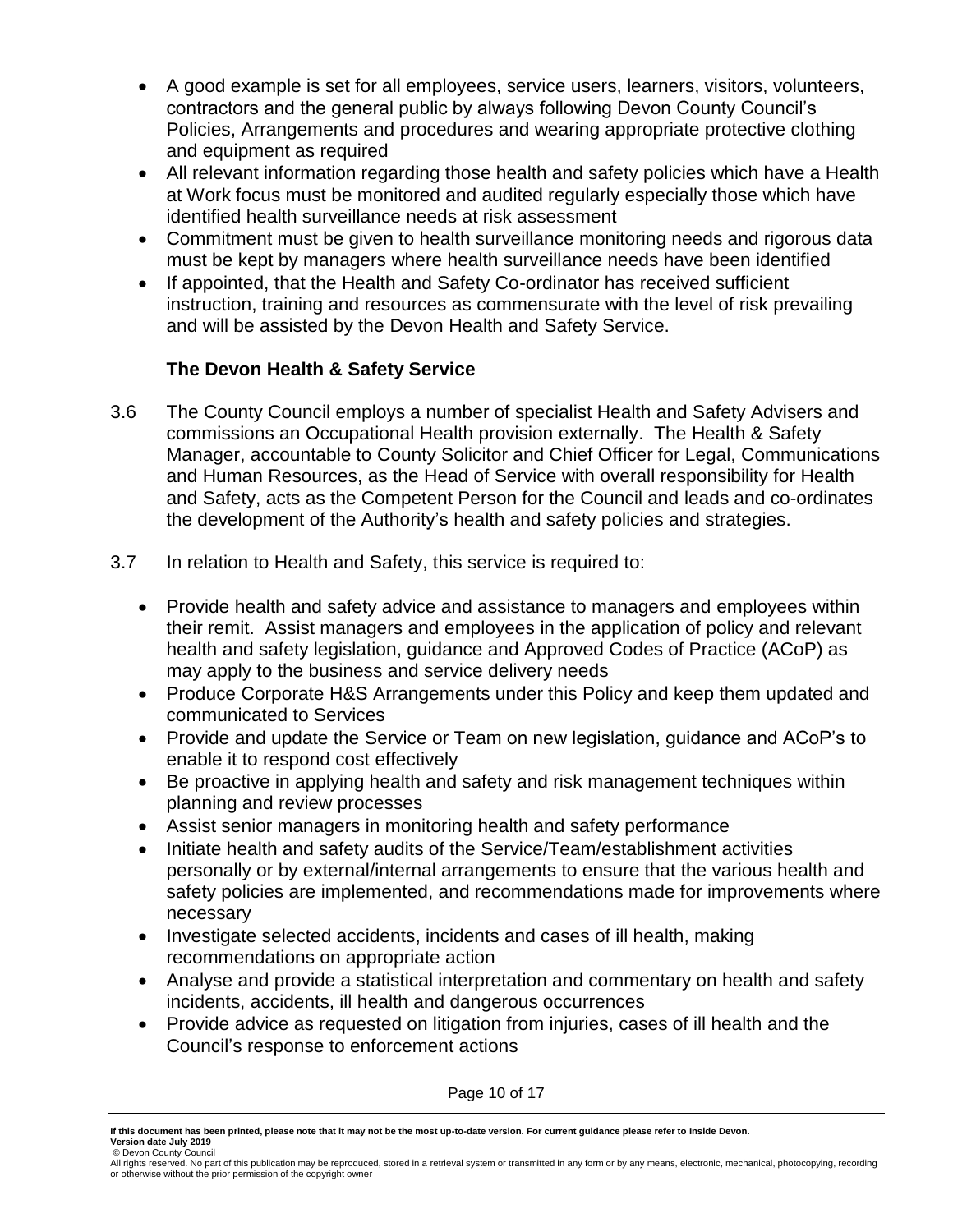- Assist in the identification of health and safety training needs and the design and delivery of appropriate training
- Co-ordinate the service's approach to the safe placement and management of hazardous materials and processes
- Respond to and influence national policymaking
- Liaise with officers of the Health and Safety Executive, Fire Authority, other enforcing authorities and relevant agencies

### **Employee Health and Wellbeing**

- 3.8 The County Council commissions an Occupational Health provision externally along with an Employee Assistance Programme and these services are managed by Human **Resources**
- 3.9 In relation to Occupational Health, mental health and wellbeing, Human Resources in conjunction with the external service providers are responsible for providing a range of information, services and advice to the Council on workplace health and wellbeing needs by:
	- Providing advice and information relevant to health and wellbeing needs at work
	- Advising and assisting managers in managing sickness absence
	- Assisting in identifying training needs in areas relating to health and wellbeing at work
	- Responding to changing health needs within the organisation
	- Having a robust commitment to compliance with the protection of employee confidentiality
- 3.10 In addition, in recognition of the importance of good workplace mental health and wellbeing, the Council's [Workplace Mental Health and Wellbeing Policy](https://devoncc.sharepoint.com/:b:/s/CorpComms/InsideDevon/EVlorEadaNZOoCXVHZN1yKsBtajIBbsuTNOvun0YaTsWWw?e=TYX0Zb) sets out the core mental health and wellbeing standards to support improvement in mental health awareness, management and support, and compliance with legal responsibilities.

## **All Employees**

- 3.11 All persons employed by Devon County Council, including official volunteers, have a duty to themselves, their colleagues, the Council, and the community they serve, to work in a safe and responsible manner. To that end they must, so far as is reasonably practicable:
	- Assist the County Council in achieving its health and safety objectives
	- Take action to prevent work related accidents and ill health
	- Report unsafe processes, practices and equipment to supervisors or managers
	- Raise health, safety and wellbeing concerns about themselves or others with supervisors or managers

Page 11 of 17

**If this document has been printed, please note that it may not be the most up-to-date version. For current guidance please refer to Inside Devon. Version date July 2019**

<sup>©</sup> Devon County Council<br>All rights reserved. No part of this publication may be reproduced, stored in a retrieval system or transmitted in any form or by any means, electronic, mechanical, photocopying, recording or otherwise without the prior permission of the copyright owner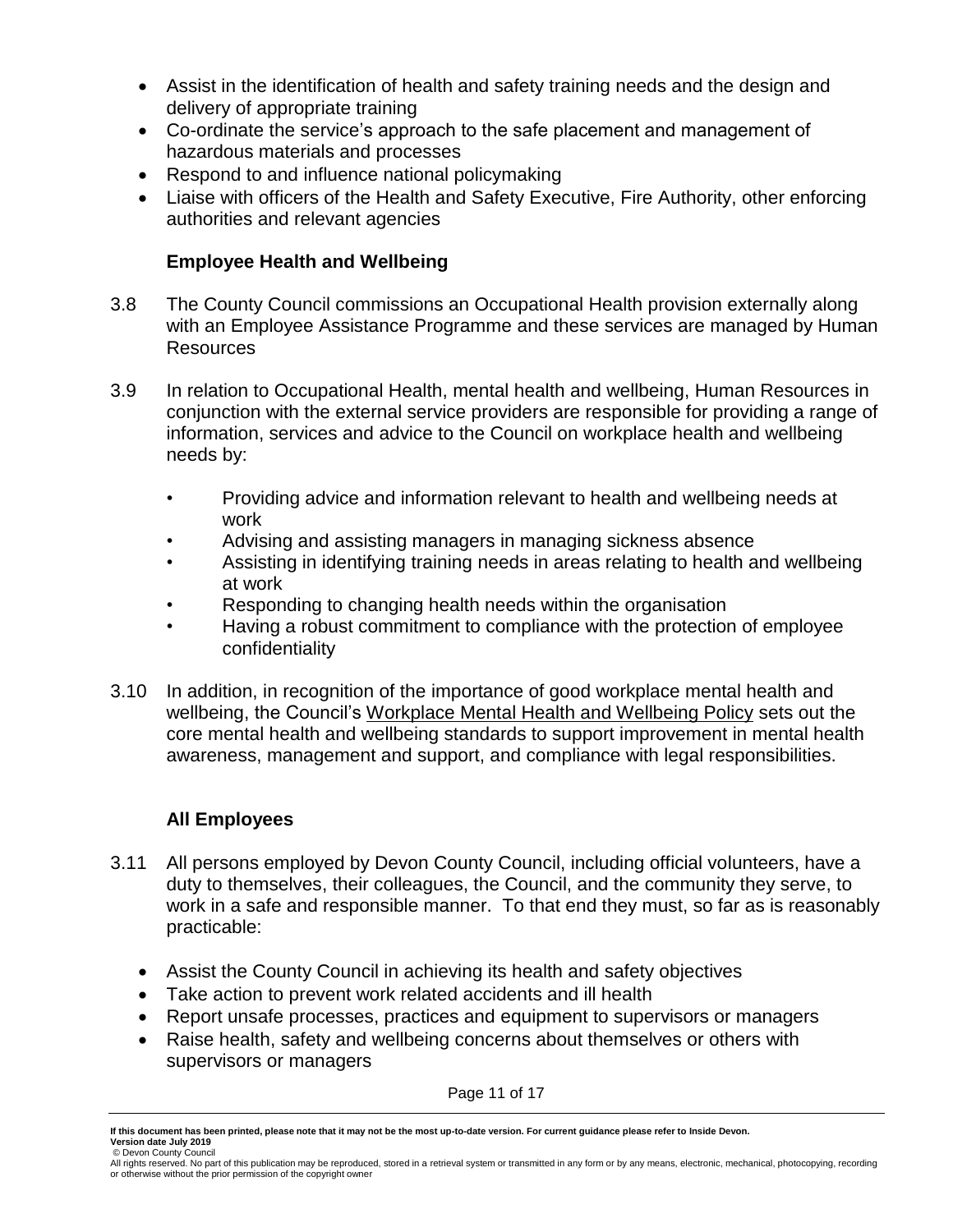- Report all health and safety incidents however minor to supervisors or managers
- Follow the appropriate safety rules and procedures relating to each work activity
- Use the control measures, protective clothing, equipment and devices where provided
- Not intentionally or recklessly interfere with, or misuse anything provided in the interest of health, safety and wellbeing
- Co-operate in screening and health surveillance procedures as required
- Always set a good example to others and always behave in a responsible manner and never instigate or participate in any form of reckless behaviour

#### **Contractors and Partners**

- 3.12 To ensure that the Council meets requirements, it is expected that contractors and partners working with us for the people of Devon, will:
	- Co-operate with the Council on all relevant matters
	- Meet all health and safety standards and requirements in the performance of their work activities undertaken with or on behalf of the Council

#### **Service Users and Visitors**

3.13 Service users and visitors are encouraged to co-operate with the health and safety arrangements put into place by Devon County Council to protect them and the people who are providing a service to them.

#### **4. TRADE UNION HEALTH AND SAFETY REPRESENTATIVES**

- 4.1 The Authority has made arrangements with the recognised trade unions for the appointment, training and provision of facilities for safety representatives. Health and Safety issues are dealt with as and when through informal monthly meetings with Joint Secretaries. Formal consultation with the trade unions is via the Corporate Forum and Corporate Forum Education**.** Reports, recommendations and issues raised from this or any H&S committees are fed into the Devon Health & Safety Panel which is concerned with the wider aspects of health, safety and wellbeing.
- 4.2 Trade union safety representatives within Devon County Council have agreed to represent all employees' health and safety interests (be they union or non-union members) to meet the requirements of the Health & Safety (Consultation with Employees) Regulations.

#### **5. ARRANGEMENTS**

5.1 Due to the size and diversity of the Council it is not possible, in one document, to identify all health, safety, wellbeing and risk management arrangements (policies, procedures, Arrangements). Arrangements for the management of risks that are currently assessed as risks applicable to all services are produced by the Devon

Page 12 of 17

**If this document has been printed, please note that it may not be the most up-to-date version. For current guidance please refer to Inside Devon. Version date July 2019**

<sup>©</sup> Devon County Council<br>All rights reserved. No part of this publication may be reproduced, stored in a retrieval system or transmitted in any form or by any means, electronic, mechanical, photocopying, recording or otherwise without the prior permission of the copyright owner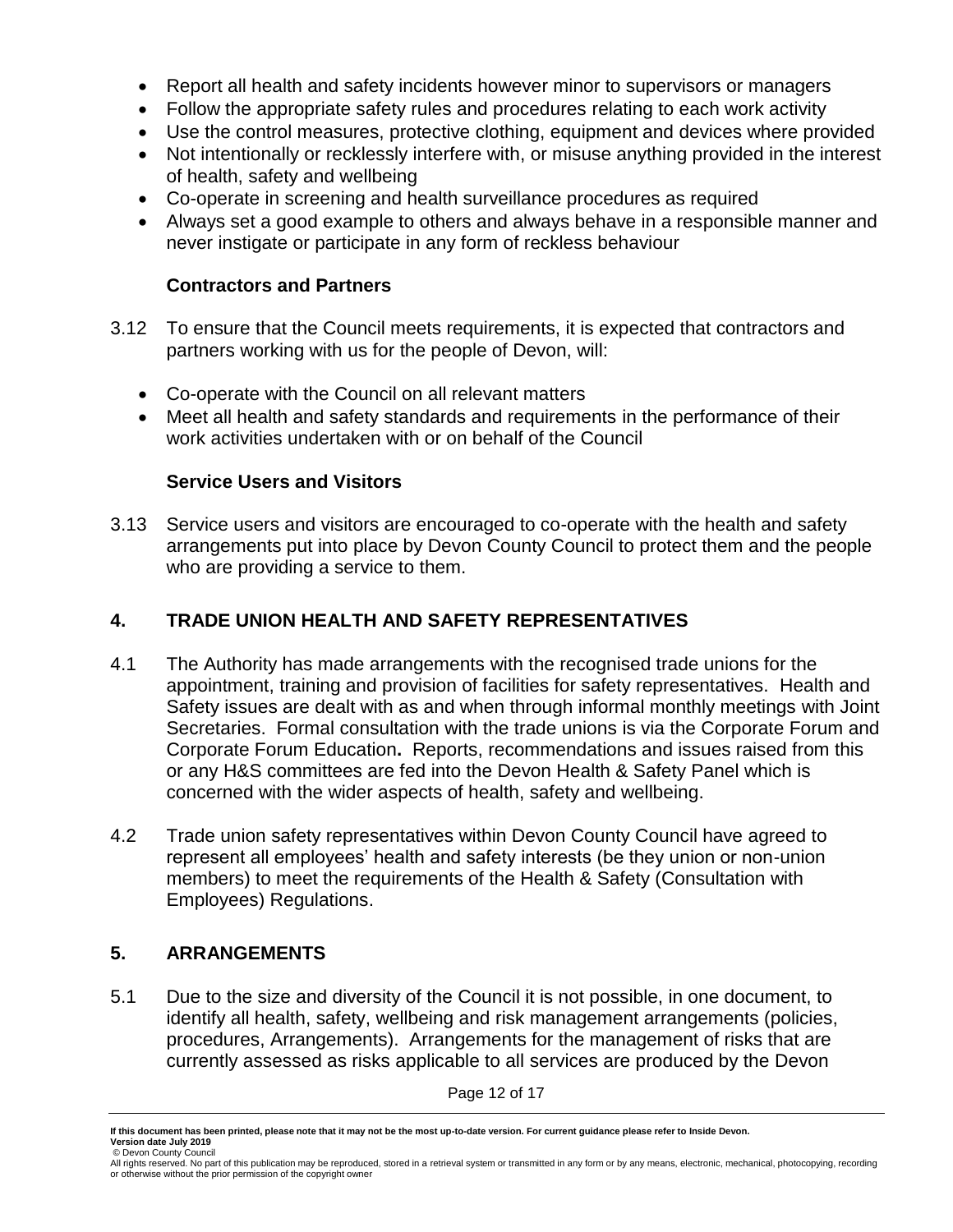Health & Safety Service and published on the Council's Health & Safety pages of [Inside Devon](https://inside.devon.gov.uk/task/health-and-safety/) and they are also available on [OSHENS,](http://devon-safety.co.uk/Login/default.aspx?ClassicSession=clear) the online DCC Health and Safety Management system.

5.2 **Appendix 2** provides a list of the relevant documents containing procedural arrangements.

#### **6. EQUALITY STATEMENT**

- 6.1 'The Council will only commit to policies and practices which will eradicate discrimination and promote equality for all, regardless of age, gender, disability, religion and belief, race and ethnicity and sexual orientation'.
- 6.2 This policy and related guidance has been the subject of an Equality Impact and Needs Assessment. This assessment will be integral to all future policy and arrangement reviews.

#### **7. REVIEW OF THIS POLICY**

7.1 The Devon Health and Safety Panel will review this policy every year or sooner if changes are made to current legislation or Council Structure.

<sup>©</sup> Devon County Council<br>All rights reserved. No part of this publication may be reproduced, stored in a retrieval system or transmitted in any form or by any means, electronic, mechanical, photocopying, recording or otherwise without the prior permission of the copyright owner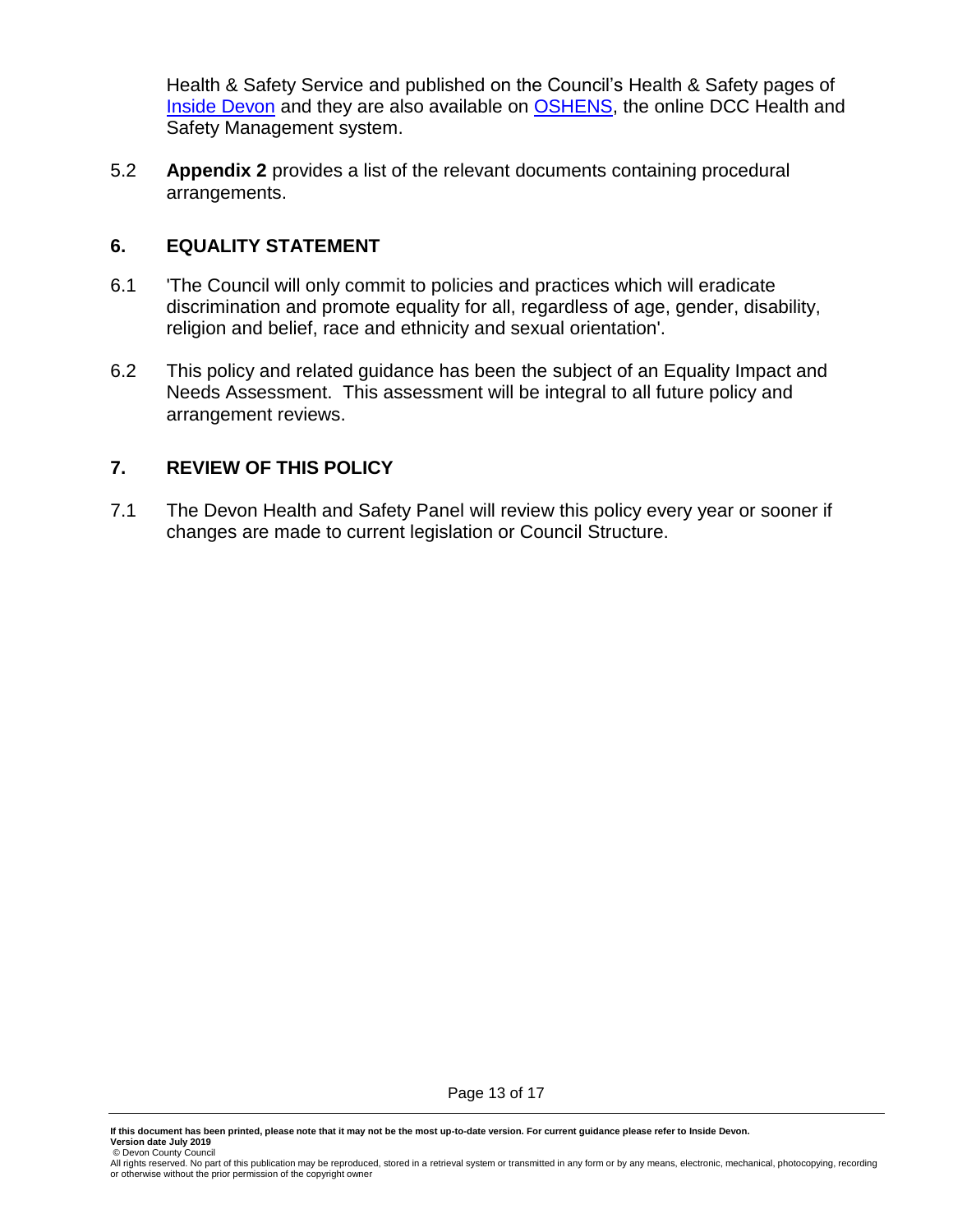#### **APPENDIX 1 – HEALTH, SAFETY & WELLBEING CONSULTATION AND COMMITTEES CHART**



**Page 14 of 17**

**If this document has been printed please note that it may not be the most up-to-date version. For current guidance please refer to Inside Devon. Version date: July 2019**

© Devon County Council

All rights reserved. No part of this publication may be reproduced, stored in a retrieval system or transmitted in any form or by any means, electronic, mechanical, photocopying, recording or otherwise without the prior permission of the copyright owner.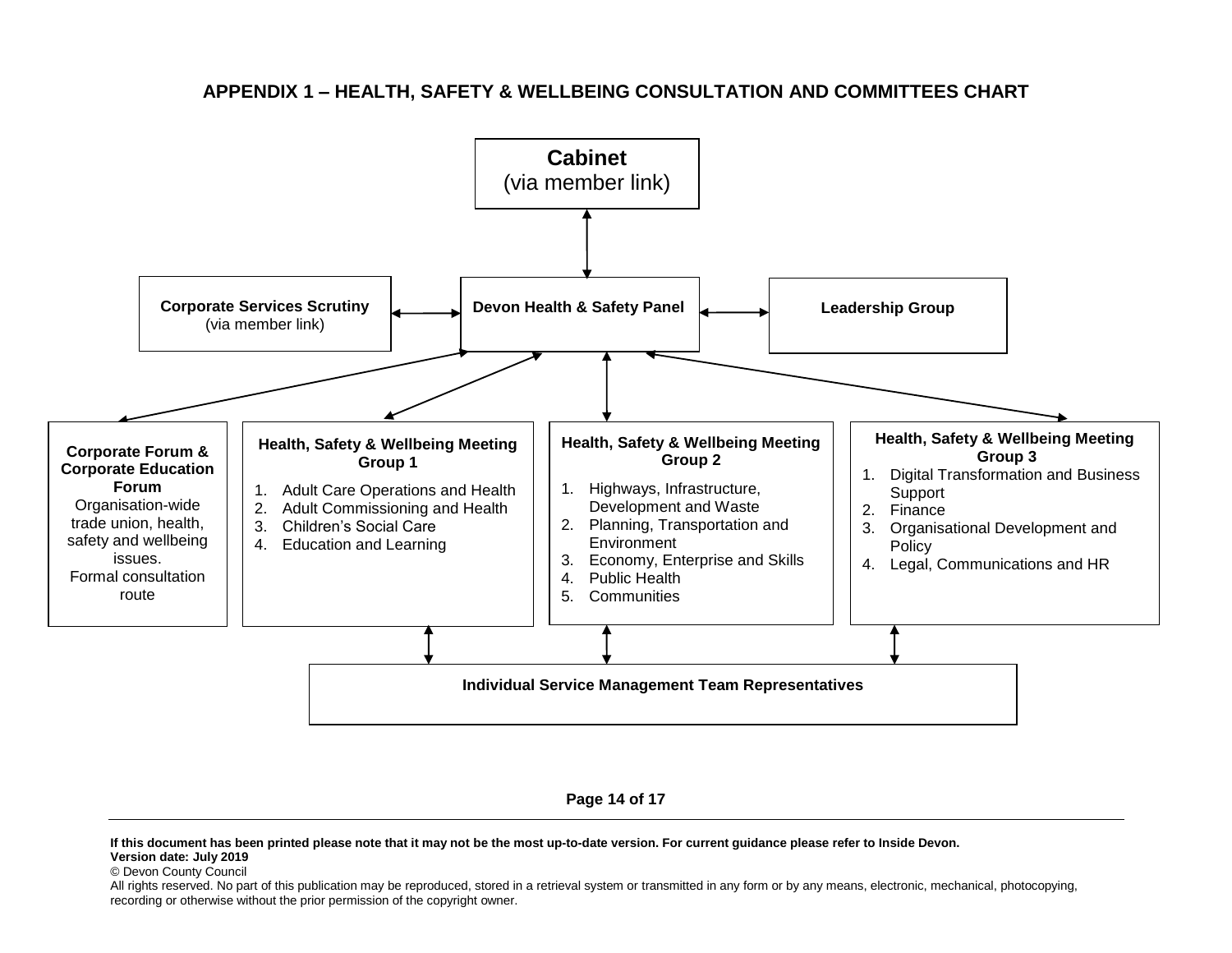### **APPENDIX 2 – HEALTH AND SAFETY POLICIES AND ARRANGEMENTS**

#### **DCC HEALTH AND SAFETY POLICIES**

|     | DCC Health, Safety & Wellbeing Policy                        | 11. | Lone Working Policy                                                      |
|-----|--------------------------------------------------------------|-----|--------------------------------------------------------------------------|
|     | <b>Accident Policy</b>                                       | 12. | Moving and Handling Policy                                               |
|     | Asbestos Management Policy                                   | 13. | Noise Policy                                                             |
|     | The Control of Substances Hazardous to Health (COSHH) Policy | 14. | Radon Gas Policy                                                         |
|     | Display Screen Equipment Policy                              | 15. | <b>Risk Assessment Policy</b>                                            |
| 6.  | Drug and Alcohol Misuse Policy                               | 16. | <b>Stress Management Policy</b>                                          |
|     | <b>Fire Safety Policy</b>                                    | 17. | Tree Safety Management Policy and Procedures                             |
| 8.  | <b>First Aid Policy</b>                                      | 18. | Violence & Aggression Policy                                             |
| 9.  | Hand Arm Vibration Policy                                    | 19. | Working at Height Policy                                                 |
| 10. | <b>Infection Control Policy</b>                              | 20. | Outdoor Education, Visits and Off-Site Activities Health & Safety Policy |

#### **DCC HEALTH AND SAFETY ARRANGEMENTS**

| <b>HS01</b>      | <b>Accident Information</b>            | <b>HS22</b> | Hand Arm Vibration                    | <b>HS43</b> | <b>Playground Safety</b>             |
|------------------|----------------------------------------|-------------|---------------------------------------|-------------|--------------------------------------|
| <b>HS02</b>      | Agency and Temp Workers                | <b>HS23</b> | Health Issues for Young Service Users | <b>HS44</b> | Premises Management                  |
| <b>HS03</b>      | Art and Pottery Safety                 | <b>HS24</b> | <b>Health Issues for Staff</b>        | <b>HS45</b> | Pressure Systems                     |
| HS <sub>04</sub> | Asbestos                               | <b>HS25</b> | <b>ICT Safety</b>                     | <b>HS46</b> | <b>Primary Curriculum Activities</b> |
| <b>HS05</b>      | Auditing and Monitoring                | <b>HS26</b> | <b>Infection Control</b>              | <b>HS47</b> | <b>Risk Assessment</b>               |
| HS06             | Caretaking and Cleaning Safety         | <b>HS27</b> | Kitchen Safety                        | <b>HS48</b> | Safety Signs                         |
| <b>HS07</b>      | Construction, Design & Management      | <b>HS28</b> | Legionella                            | <b>HS49</b> | <b>Science Safety</b>                |
| <b>HS08</b>      | Consultation and Communication         | <b>HS29</b> | <b>Library Safety</b>                 | <b>HS50</b> | Security                             |
| HS09             | Contractors – selection and control of | <b>HS30</b> | <b>Lifting Equipment</b>              | <b>HS51</b> | Slips and Trips                      |
| <b>HS10</b>      | <b>COSHH</b>                           | <b>HS31</b> | Lone Working                          | <b>HS52</b> | <b>Stress</b>                        |
| <b>HS11</b>      | Design and Technology                  | <b>HS32</b> | <b>Medication Arrangements</b>        | <b>HS53</b> | <b>Swimming Pool Safety</b>          |
| <b>HS12</b>      | Display Screen Equipment               | <b>HS33</b> | Mobile Phones                         | <b>HS54</b> | Teleworking                          |
| <b>HS13</b>      | Drama Safety                           | <b>HS34</b> | Moving and Handling - Objects         | <b>HS55</b> | Training                             |
| <b>HS14</b>      | Drugs and Alcohol                      | <b>HS35</b> | Moving and Handling - People          | <b>HS56</b> | Transport                            |
| <b>HS15</b>      | <b>Educational Visits</b>              | <b>HS36</b> | <b>Music Safety</b>                   | <b>HS57</b> | Volunteer Safety                     |
| <b>HS16</b>      | <b>Electrical Safety</b>               | <b>HS37</b> | Noise                                 | <b>HS58</b> | <b>Work Equipment</b>                |
| <b>HS17</b>      | Emergencies                            | <b>HS38</b> | <b>Office Safety</b>                  | <b>HS59</b> | Work Experience                      |
| <b>HS18</b>      | <b>Fire Safety</b>                     | <b>HS39</b> | <b>Organising Major Events</b>        | <b>HS60</b> | Working at Height                    |
| <b>HS19</b>      | First Aid                              | <b>HS40</b> | Personal Protective Equipment         | <b>HS61</b> | Pandemic Flu                         |
| <b>HS20</b>      | <b>Gas Safety</b>                      | <b>HS41</b> | <b>Personal Safety</b>                | <b>HS62</b> | Early Years                          |
| <b>HS21</b>      | Grounds Maintenance Safety             | <b>HS42</b> | <b>Physical Education</b>             | <b>HS63</b> | Commissioning - H&S Responsibilities |

#### **Page 15 of 17**

**If this document has been printed please note that it may not be the most up-to-date version. For current guidance please refer to Inside Devon.**

**Version date: July 2019**

© Devon County Council

All rights reserved. No part of this publication may be reproduced, stored in a retrieval system or transmitted in any form or by any means, electronic, mechanical, photocopying, recording or otherwise without the prior permission of the copyright owner.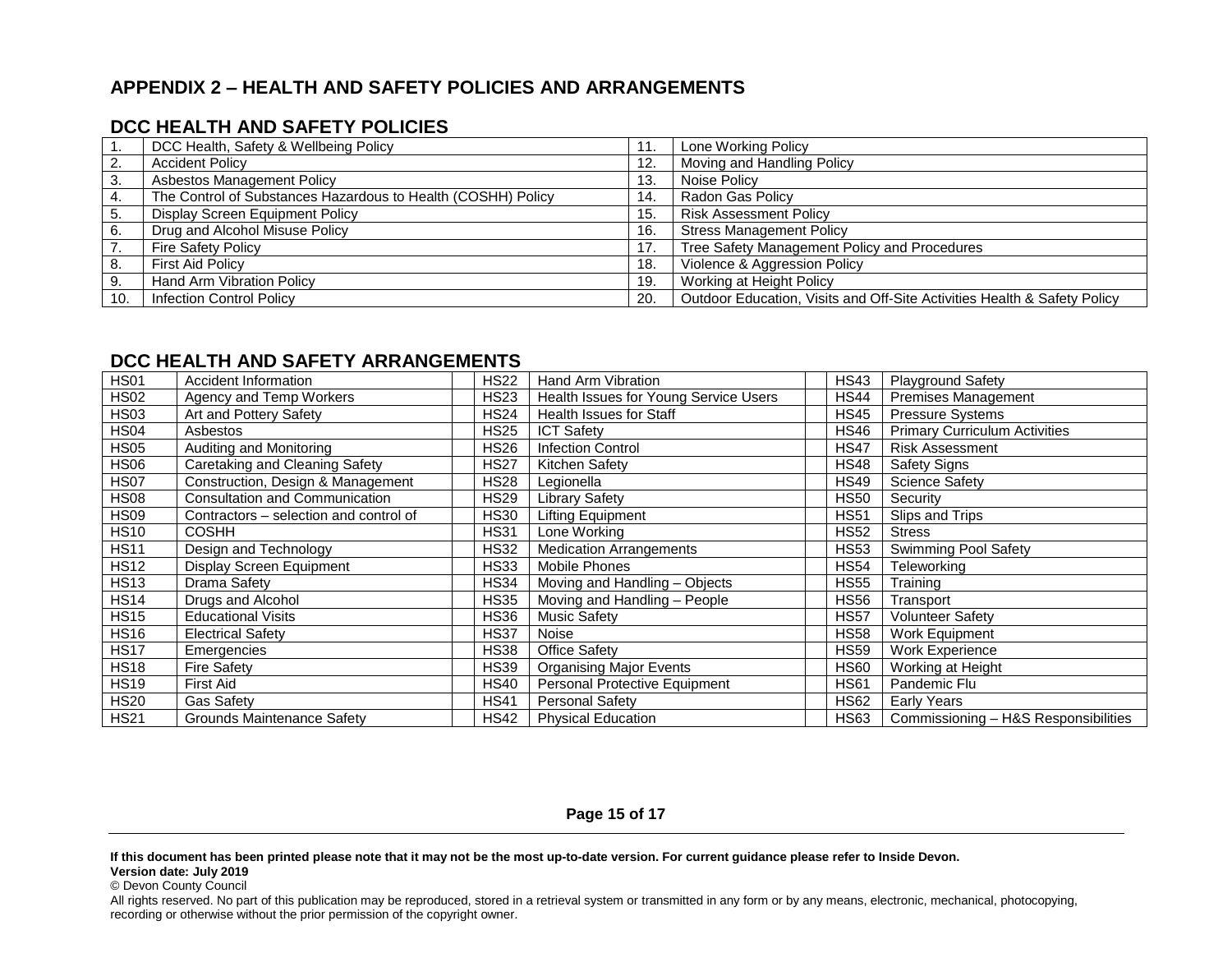#### **SERVICE SPECIFIC H&S ARRANGEMENTS AND PROCEDURES**

In addition to the Policies and Arrangements listed above, which are owned and maintained by the Devon Health and Safety Service and are applicable across Devon County Council, individual Services will also have arrangements and procedures which are specific to their area of work. This could be either because:

- The competence for that activity / risk area sits within the Service or Team
- There is the need to add Service-specific detail to the Corporate Policies and Arrangements
- The Service / Team has a very specific need not covered by the Corporate Policies and Arrangements

#### **OTHER CORPORATE POLICIES AND INFORMATION**

[DCC Workplace Mental Health and Wellbeing Policy](https://devoncc.sharepoint.com/:b:/s/CorpComms/InsideDevon/EVlorEadaNZOoCXVHZN1yKsBtajIBbsuTNOvun0YaTsWWw?e=TYX0Zb)

DCC Health and Wellbeing – [Employee Assistance Programme](https://inside.devon.gov.uk/task/health-and-wellbeing/employee-assistance-programme/)

Domestic [violence and abuse](https://inside.devon.gov.uk/task/domestic-violence-and-abuse/)

Acceptable [Behaviour \(including dealing with harassment and bullying\)](https://inside.devon.gov.uk/task/employee-conduct/acceptable-behaviour/)

**Page 16 of 17**

**If this document has been printed please note that it may not be the most up-to-date version. For current guidance please refer to Inside Devon. Version date: July 2019** © Devon County Council

All rights reserved. No part of this publication may be reproduced, stored in a retrieval system or transmitted in any form or by any means, electronic, mechanical, photocopying, recording or otherwise without the prior permission of the copyright owner.